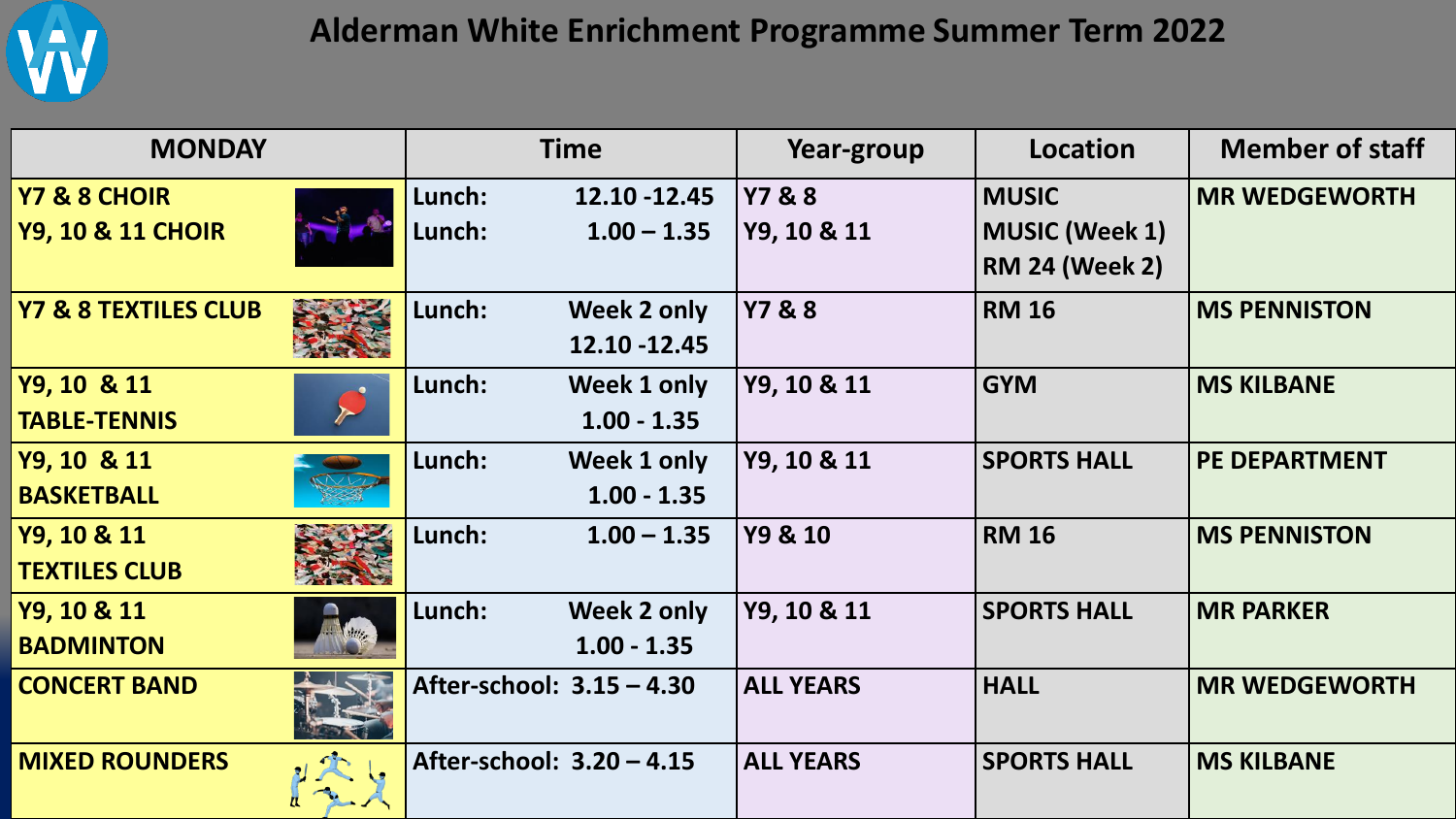| <b>MONDAY</b> (cont)                            |   | <b>Time</b>               |               | Year-group        | <b>Location</b>               | <b>Member of staff</b>                                    |
|-------------------------------------------------|---|---------------------------|---------------|-------------------|-------------------------------|-----------------------------------------------------------|
| <b>Y7 &amp; 8 BBC</b><br><b>MICRO: BIT CLUB</b> |   | After-school:             | $3.20 - 4.20$ | <b>Y7 &amp; 8</b> | <b>RM 31</b>                  | <b>MR BATEMAN</b>                                         |
| <b>CARNEGIE</b><br><b>SHADOWING</b>             |   | After-school: 3.20 - 4.30 |               | Y8, 9 & 10        | Library                       | <b>MS</b>                                                 |
| <b>SHINE DRAMA CLUB</b>                         |   | After-school:             | $3.20 - 4.20$ | Y7, 8 & 9         | <b>DRAMA</b><br><b>STUDIO</b> | <b>MS ARMITAGE-GILES</b>                                  |
| 'MANGLED'                                       |   | Evening:                  | $6.00 - 8.00$ | <b>ALL YEARS</b>  | <b>HALL</b>                   | <b>GEOFF LIPTROT, MR</b>                                  |
| <b>REHEARSALS</b>                               |   |                           | See schedule  |                   |                               | <b>WEDGEWORTH</b>                                         |
| <b>TUESDAY</b>                                  |   | <b>Time</b>               |               | Year-group        | <b>Location</b>               | <b>MR STEPHAN</b><br><b>Member of staff</b>               |
|                                                 |   |                           |               |                   |                               |                                                           |
| <b>Y9 DANCE</b>                                 |   | Lunch:                    | $1.00 - 1.35$ | <b>Y9</b>         | <b>GYM</b>                    | <b>MS KILBANE, AMELIA &amp;</b><br><b>CHARLOTTE (Y11)</b> |
| <b>CLASSICAL ENSEMBLE</b>                       |   | Lunch:                    | $1.00 - 1.35$ | Y9, 10 & 11       | <b>MUSIC BLOCK</b>            | <b>MS HEBBS</b>                                           |
| Y9, 10 & 11                                     |   | Lunch:                    | Week 2 only   | Y9, 10 & 11       | <b>SPORTS HALL</b>            | <b>PE DEPARTMENT</b>                                      |
| <b>BASKETBALL</b>                               |   |                           | $1.00 - 1.35$ |                   |                               |                                                           |
| <b>Y9 CHEERLEADING</b>                          |   | After-school:             | $3.20 - 4.00$ | <b>Y9</b>         | <b>GYM</b>                    | <b>MS KILBANE</b>                                         |
| <b>ENVIRONMENTAL</b><br><b>AMBASSADORS</b>      | B | After-school: 3.20 - 4.00 |               | <b>ALL YEARS</b>  | <b>RM 10</b>                  | <b>MS LEYLAND</b>                                         |
| <b>SPANISH GCSE</b>                             |   | After-school: 5.30 - 6.30 |               | Y9, 10 & 11       | <b>ON-LINE</b>                | <b>MS ESCOBAR</b>                                         |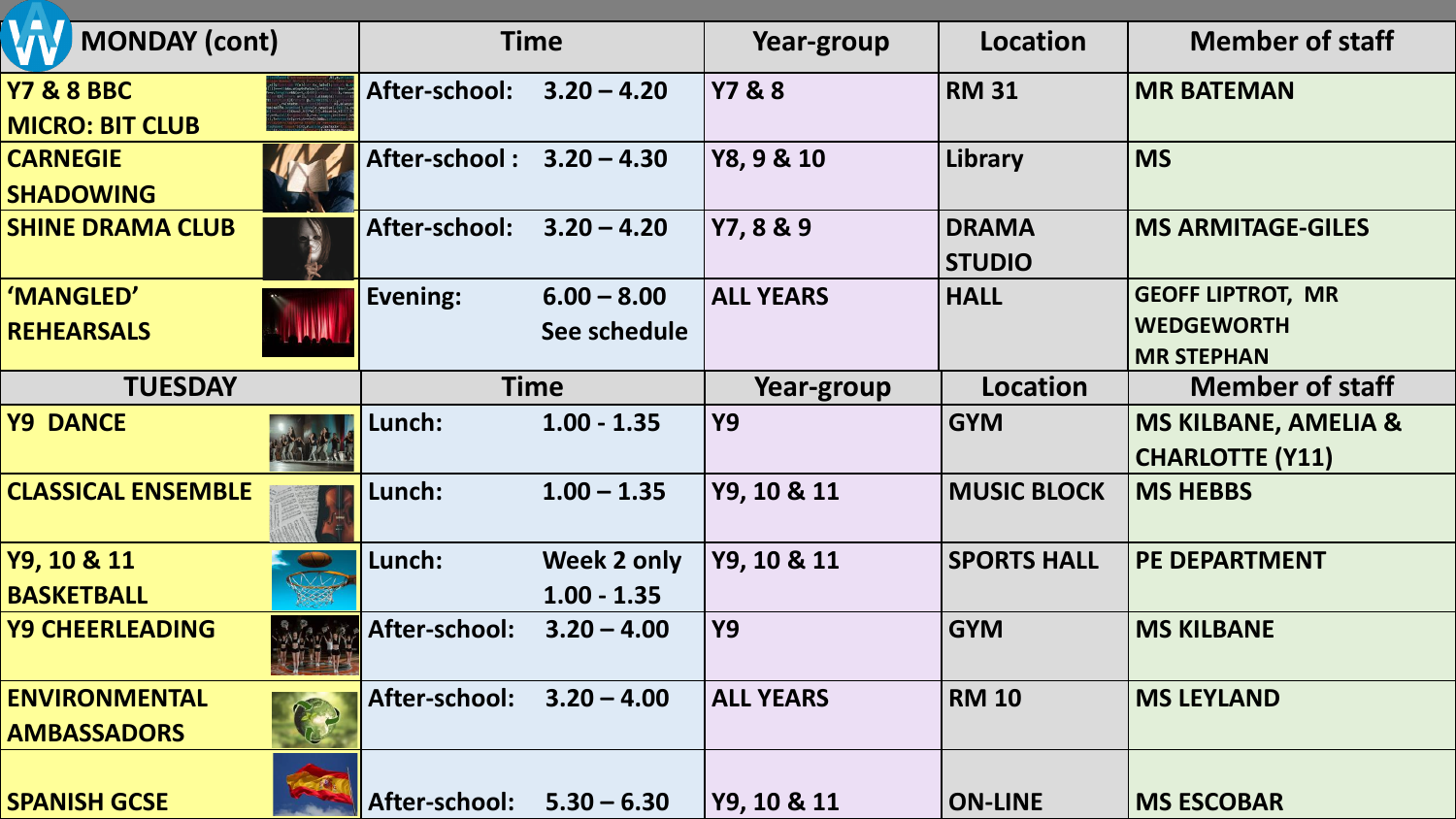**Alderman White Enrichment Programme Summer Term 2022**

**TA** 

| <b>WEDNESDAY</b>                |      | <b>Time</b>                 |                              | Year-group(s)    | Location           | <b>Member of staff</b>       |
|---------------------------------|------|-----------------------------|------------------------------|------------------|--------------------|------------------------------|
| Y9, 10 & 11<br><b>BADMINTON</b> |      | Lunch:                      | Week 2 only<br>$1.00 - 1.35$ | Y9, 10 & 11      | <b>SPORTS HALL</b> | <b>MR PARKER</b>             |
| <b>Y9, 10 &amp; 11 NETBALL</b>  |      | Lunch:                      | Week 1 only<br>$1.00 - 1.35$ | Y9, 10 & 11      | <b>SPORTS HALL</b> | <b>MS KILBANE</b>            |
| <b>CHRISTIAN UNION</b>          |      | Lunch:                      | $12.10 - 12.45$ Y7 & 8       |                  | <b>Rm 16</b>       | MR PALMER, MS LEYLAND,       |
| Y7 & 8/ Y 9, 10 & 11            | 安全航天 |                             | $1.00 - 1.35$                | Y9, 10 & 11      | <b>Rm 10</b>       | <b>MS WATSON, CROSSTEACH</b> |
| <b>DofE DROP-IN</b>             |      | Lunch:                      | $1.00 - 1.35$                | Y9, 10 & 11      | <b>Rm 14</b>       | <b>MS McLOUGHLIN</b>         |
| <b>SESSIONS</b>                 |      |                             |                              |                  |                    |                              |
| <b>VOLLEYBALL</b>               |      | After-school: 3.15 - 4.15   |                              | <b>ALL YEARS</b> | <b>SPORTS HALL</b> | <b>MR SUTHERLAND</b>         |
|                                 |      |                             |                              |                  |                    | <b>MR PARKER</b>             |
| <b>Y7 SCIENCE CLUB</b>          |      | After-school: 3.15 - 4.00   |                              | <b>Y7</b>        | RM <sub>9</sub>    | <b>MS ALLSOP</b>             |
|                                 |      |                             | <b>Starts 22 09</b>          |                  |                    | <b>MR DIBNAH</b>             |
| <b>MIXED CRICKET</b>            |      | After-school: $3.15 - 4.15$ |                              | <b>ALL YEARS</b> | <b>FIELD</b>       | <b>MR SUTTON</b>             |
| <b>ORCHESTRA</b>                |      | After-school: 3.15 - 4.00   |                              | <b>ALL YEARS</b> | <b>MUSIC</b>       | <b>MS HEBBS</b>              |
| 'MANGLED'                       |      | Evening:                    | $6.00 - 8.00$                | <b>ALL YEARS</b> | <b>HALL</b>        | <b>GEOFF LIPTROT,</b>        |
| <b>REHEARSALS</b>               |      |                             | See schedule                 |                  |                    | <b>MR WEDGEWORTH</b>         |
|                                 |      |                             |                              |                  |                    | <b>MR STEPHAN</b>            |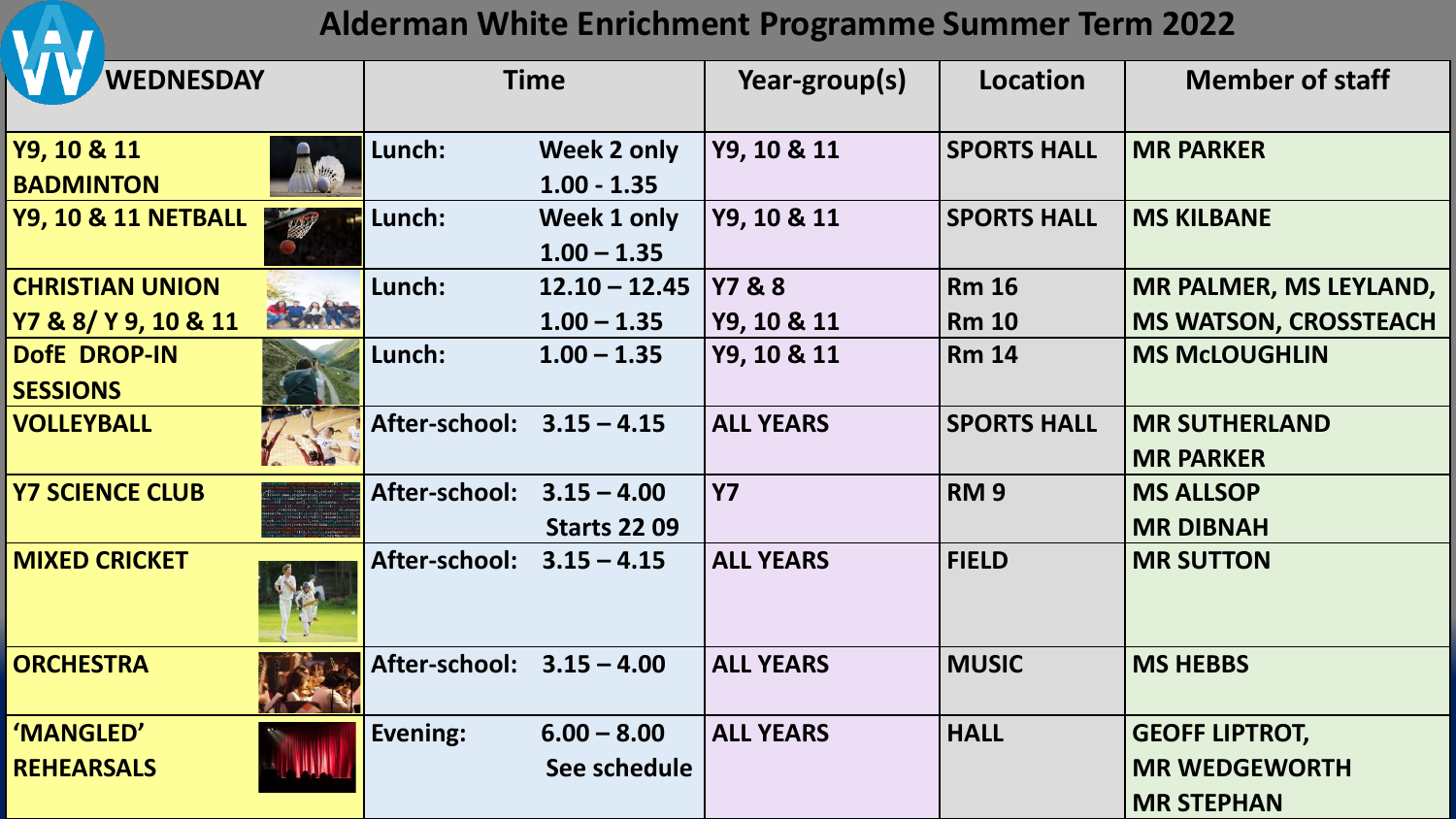| <b>Alderman White Enrichment Programme Summer Term 2022</b> |          |                           |                 |                     |                                 |                                |  |  |
|-------------------------------------------------------------|----------|---------------------------|-----------------|---------------------|---------------------------------|--------------------------------|--|--|
| <b>THURSDAY</b>                                             |          |                           | <b>Time</b>     | Year-group          | Location                        | <b>Member of staff</b>         |  |  |
| <b>Y7 &amp; 8 KEYBOARD</b>                                  |          | Lunch:                    | Week 2 only     | <b>Y7&amp;8</b>     | <b>MUSIC-ROOM</b>               | <b>MS HEBBS</b>                |  |  |
| <b>CLUB</b>                                                 |          |                           | 12.10 - 12.45   |                     |                                 |                                |  |  |
| Y7 & 8 ART CLUB                                             |          | Lunch:                    | $12.10 - 12.45$ | <b>Y7 &amp; 8</b>   | <b>RM 32</b><br><b>ART ROOM</b> | <b>MS FRIEND</b>               |  |  |
| <b>Y9 CHESS CLUB</b>                                        |          | Lunch                     | $1.00 - 1.35$   | <b>Y9</b>           | RM 6 (1), RM 4 (2)              | <b>MS WHITTAKER</b>            |  |  |
| <b>Y9 HOMEWORK CLUBE</b>                                    |          |                           |                 |                     | Rm <sub>6</sub>                 | <b>MS ARNOLD</b>               |  |  |
| <b>EQUALITY STREET</b>                                      | EQUALITY | Lunch:                    | Week 2 only     | Y9, 10 & 11         | <b>RM 26</b>                    | <b>MS TRIMBLE &amp; Y9s</b>    |  |  |
|                                                             |          |                           | $1.00 - 1.35$   |                     |                                 |                                |  |  |
| <b>Y7 &amp; 8 STRATEGY</b>                                  |          | After- School 3.20 - 4.20 |                 | <b>Y7 &amp; 8</b>   | <b>RM 25</b>                    | <b>MR MAXWELL &amp;</b>        |  |  |
| <b>GAMES</b>                                                |          |                           |                 |                     |                                 | <b>MS TRIMBLE</b>              |  |  |
| <b>GCSE ARABIC</b>                                          |          | After-school: 5.00 - 6.00 |                 | <b>ALL YEARS</b>    | <b>ON-LINE</b>                  | <b>MR STEPHAN</b>              |  |  |
|                                                             |          |                           |                 |                     |                                 | <b>MRS MAHMOUD</b>             |  |  |
| <b>MIXED ATHLETICS</b>                                      |          | After-school: 3.15 - 4.15 |                 | <b>ALL YEARS</b>    | <b>SPORTS HALL</b>              | <b>PE DEPARTMENT</b>           |  |  |
| <b>JAZZ BAND</b>                                            |          | After-school: 3.15 - 4.30 |                 | Y9, 10 & 11         | <b>MUSIC</b>                    | <b>MR WEDGEWORTH</b>           |  |  |
| <b>KS3 HOMEWORK</b>                                         |          | After-school: 3.15 - 4.15 |                 | Y7, 8 & 9           | <b>LIBRARY</b>                  | <b>MS ZHANG &amp; MS BROWN</b> |  |  |
| <b>CLUB</b>                                                 |          |                           |                 |                     |                                 |                                |  |  |
| <b>Y10 GCSE ART EXTRA</b>                                   |          | After-school: 3.15 - 4.15 |                 | <b>Y10 GCSE ART</b> | <b>RM 32</b>                    | <b>MS FRIEND</b>               |  |  |